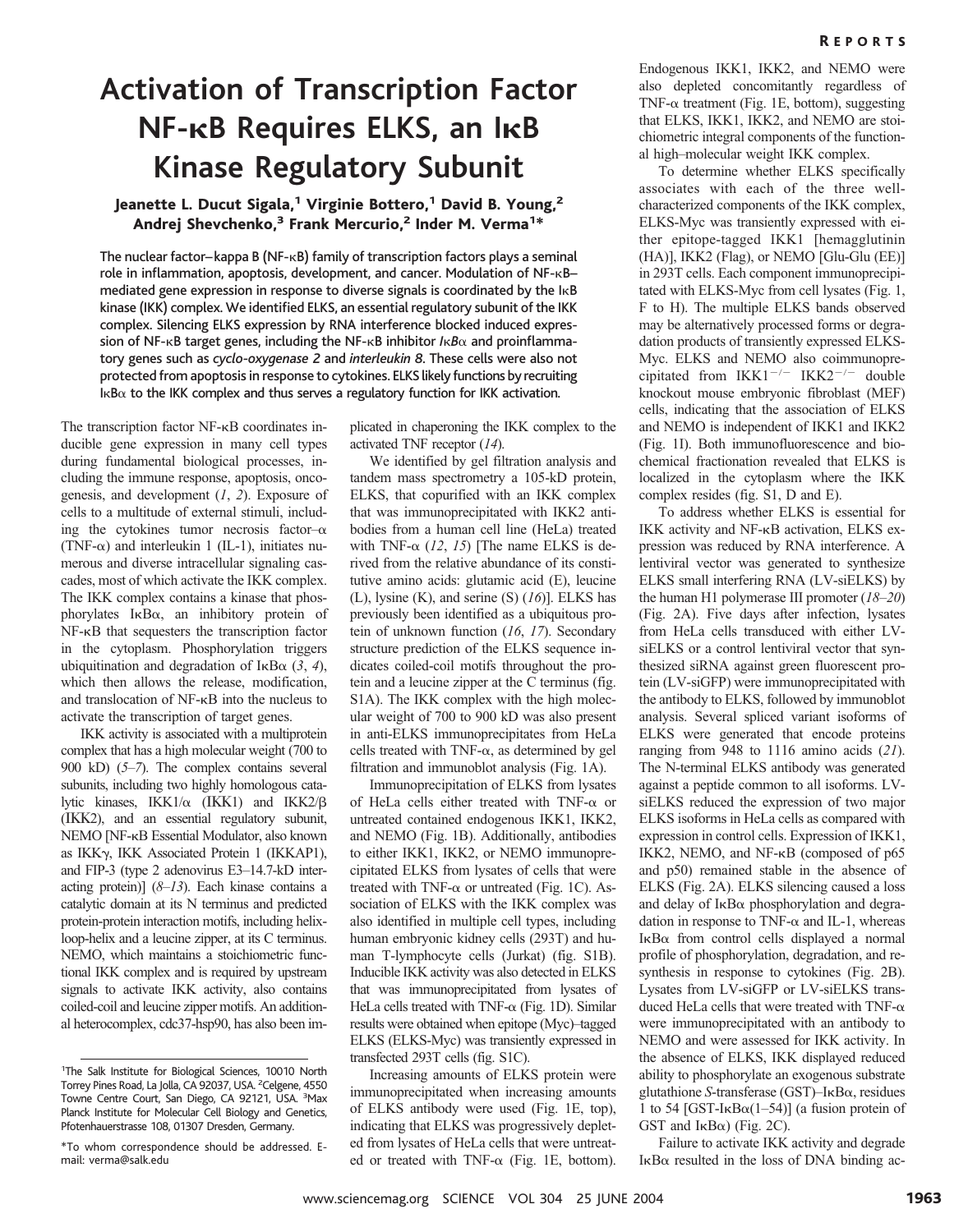



**Fig. 1.** ELKS is an intrinsic component of the IKK complex. (**A**) ELKS-containing complexes were immunoprecipitated (IP) from HeLa cells with antiserum against ELKS (C terminal), eluted by means of incubation with excess ELKS peptide for which the antibody was generated, and subsequently fractionated by gel filtration chromatography. Isolated fractions were resolved on SDS–polyacrylamide gel electrophoresis (PAGE) and immunoblotted (IB) with antiserum against ELKS (C terminal) and the indicated antibodies. Mr(K), relative molecular weight (kilodaltons). (**B**) Extracts from HeLa cells, untreated or treated with TNF- $\alpha$  (25 ng/mL, 7 min), were immunoprecipitated with ELKS antiserum (C terminal) or preimmune serum. Each immunoprecipitate was immunoblotted with ELKS antiserum (C terminal) and the indicated antibodies. Cell extracts (50  $\mu$ g) from each sample were used as a control for equal protein loading. (**C**) Cell extracts (2 mg total protein) from HeLa cells treated and untreated with TNF- $\alpha$  (25 ng/mL, 7 min) were each immunoprecipitated with the indicated antibodies. Each immunoprecipitate was immunoblotted with ELKS antiserum (N terminal) (upper panel), or IKK2, IKK1, and NEMO antisera (lower panel). IgG, immunoglobulin G. (**D**) Extracts from HeLa cells, untreated or treated with TNF- $\alpha$  (25 ng/mL, 7 min), were immunoprecipitated with ELKS antiserum (C terminal) or preimmune serum. Each immunoprecipitate was assessed for IKK activity by an in vitro immune complex kinase assay with GST-I $\kappa$ B $\alpha$ (1–54) protein as

substrate. **(E)** (top) Cell extracts (600 μg total protein) from HeLa cells, treated and untreated with TNF-α (25 ng/mL, 7 min), were each immunoprecipitated (IP) with increasing amounts of antibodies to ELKS (N terminal) (0.3 µl, 1 µl, or 3 µl). Each immunoprecipitate was immunoblotted with ELKS antiserum (N terminal). (bottom) After immunoprecipitation, 60 µg of the remaining IP lysate was immunoblotted with ELKS antiserum (N terminal) and the indicated antibodies to assess the residual amount of IKK complex still remaining in the lysate after immunoprecipitation with antibodies to ELKS. (**F** to **H**) Extracts from 293T cells that were transfected with (F) ELKS-Myc, IKK2-Flag, or vector alone; (G) ELKS-Myc, IKK1-HA, or vector alone; and (H) ELKS-Myc, NEMO-EE, or vector alone, as indicated, were immunoprecipitated with (F) antibodies to Flag, (G) antibodies to Myc, and (H) antibodies to EE. Immunoprecipitates and cell extracts (50  $\mu$ g) from each treated sample were resolved on SDS-PAGE and immunoblotted with the indicated antibodies. (I) Extracts from wild-type MEF or IKK1<sup>-/-</sup> IKK2<sup>-/--</sup>double knockout MEF cells were immunoprecipitated with ELKS (N-terminal) antiserum. Immunoprecipitates and cell lysates (50 µg) were immunoblotted with the indicated antibodies.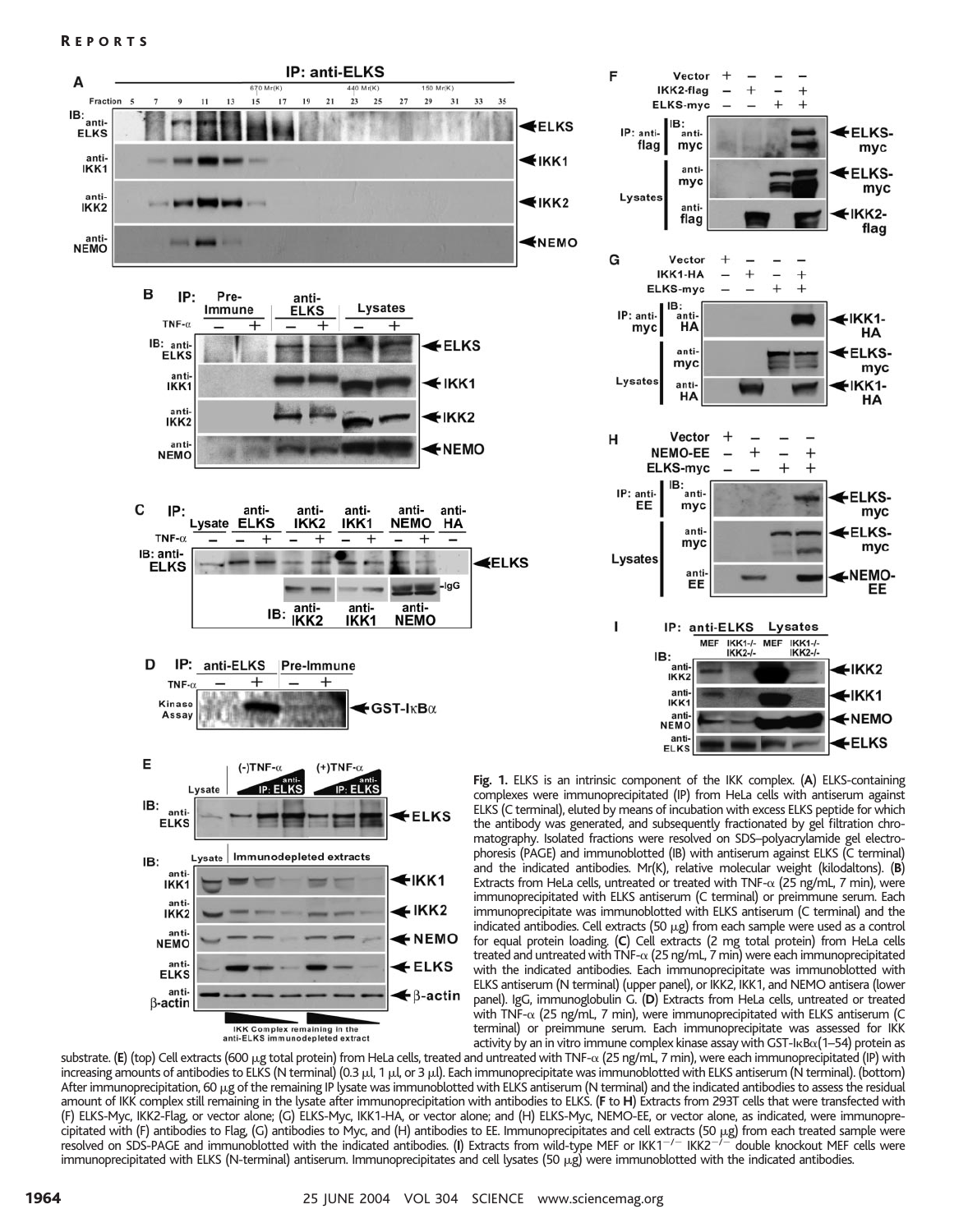We also measured the effect of ELKS on the induction of the NF- $\kappa$ B targets *I* $\kappa$ *B* $\alpha$ , *cyclooxygenase 2* (*COX2*), and *interleukin 8* (*IL-8*), genes important in facilitating an immune response and inflammation (*22*). Normal levels of induced gene expression were observed in LV $s$ iGFP cells treated with TNF- $\alpha$  as determined by real-time polymerase chain reaction (PCR). In contrast, gene expression was diminished in cells transduced with LV-siELKS (Fig. 3B). Expression levels of NF- $\kappa$ B independent genes,  $I \kappa B\beta$  and BRCA1, were unaffected in the absence of ELKS regardless of TNF- $\alpha$  treatment, indicating that the loss of gene expression was specific to NF- $\kappa$ B. In addition, luciferase reporter activity under the control of a human immunodeficiency virus (HIV)–NF-KB promoter was repressed, 4 hours post–cytokine induction in LV-siELKS cells (Fig. 3C). Another siRNA specifically targeting ELKS also diminished luciferase reporter activity in HeLa cells (base pairs 102 to 105 5'AACCAACAG-TACGGGAGGGAG3'), suggesting that siELKS

effects are due to loss of target gene product and not due to indiscriminate nontarget gene effects.

The physiological role of  $NF - \kappa B$ 's ability to protect cells from apoptosis was also examined in cells lacking ELKS. HeLa cells are normally resistant to apoptosis induced by  $TNF-\alpha$ ; however, suppression of NF- $\kappa$ B activity can sensitize cells to apoptosis (*23*–*25*). HeLa cells transduced with LV-siELKS displayed an increased sensitivity to apoptosis induced by TNF- $\alpha$ . Blebbing nuclei (Fig. 3D), poly(adenosine 5'diphosphate–ribose) polymerase (PARP) cleavage, and pro-Caspase3 cleavage (Fig. 3E), indicative of apoptosis, were increased in HeLa cells transduced with LV-siELKS, compared with cells transduced with LV-siGFP. Thus, in cells lacking ELKS, the failure to activate  $NF-\kappa B$  results in a lack of the survival gene expression necessary to protect the cells from apoptosis induced by TNF- $\alpha$ .

Previous studies have shown that the IKK complex associates with a small amount of  $I \kappa B\alpha$  at basal levels, and upon cytokine induction, I<sub>K</sub>B $\alpha$  is actively recruited to the high– molecular weight IKK complex as a target for phosphorylation (*26*, *27*). Consistent with these studies,  $I \kappa B\alpha$  was found in association with the IKK complex in HeLa cells treated with TNF- $\alpha$ or untreated (Fig. 4A and fig. S2). NEMO has



tis virus posttranscriptional regulatory element. Extracts of HeLa cells transduced with LV-siGFP or LV-siELKS lentivirus were immunoprecipitated with antibodies to ELKS (against the N terminus), resolved on SDS-PAGE, and immunoblotted with antiserum against ELKS (N terminal) (middle). Cell lysates (50  $\mu$ g) were immunoblotted with the indicated antibodies (right). (**B**) Extracts from LV-siGFP or LV-siELKS transduced HeLa cells, untreated or treated with TNF- $\alpha$  or IL-1 (25 ng/mL, for the indicated times), were resolved on SDS-PAGE and immunoblotted with the indicated antibodies. (**C**) Extracts from HeLa cells (1 mg total protein) transduced with LV-siGFP or LV-siELKS, untreated or treated with TNF- $\alpha$  (25 ng/mL, 7 min), were immunoprecipitated with antibodies to NEMO. Each immunoprecipitate was assessed for IKB kinase activity by an in vitro immune  $\mathop{\mathsf{complex}}$  kinase assay with GST-l $\mathop{\mathsf{RB}}\nolimits\alpha(1\text{--}54)$  protein as substrate.

been implicated in facilitating IκΒα recruitment to the IKK complex upon IKK activation, although NEMO and  $I \kappa B\alpha$  do not directly interact unless IKK2 is present (*26*). Coimmunoprecipitation of epitope-tagged  $I \kappa B\alpha$  (Myc) and ELKS (V5) indicated that a specific interaction between ELKS and IκBα exists (Fig. 4B). Additionally, increasing amounts of  $I \kappa B\alpha$  were associated with increasing amounts of ELKS, but there was no concomitant increase of IKK activity (Fig. 4C), suggesting that ELKS association with  $I \kappa B\alpha$  is independent of IKK activity. This suggests that ELKS may directly recruit  $I$ <sub>K</sub>B $\alpha$  to the IKK complex. Consistent with this model, a reduction of ELKS protein levels in the cell not only diminished IKK activity but also delayed phosphorylation of  $I\kappa B\alpha$  (Fig. 2B).

We further identified an N-terminal deletion mutant (amino acids 1 to 134 deleted) of ELKS  $[ELKS(\Delta N)]$  that facilitated the recruitment of  $I \kappa B\alpha$  and the induction of IKK and NF- $\kappa B$ activity in the absence of cytokine stimulation. Increased expression levels of  $ELKS(\Delta N)$  resulted in enhanced NF-KB–dependent luciferase reporter gene activity in the absence of inducing stimuli, as compared with wild-type ELKS (Fig. 4E). As a control, another luciferase reporter under the control of the thymidine kinase promoter was unaffected (*28*). In contrast to wild-type ELKS, increased  $ELKS(\Delta N)$  expression was associated with a decrease in endogenous  $I \kappa B\alpha$  interaction (Fig. 4D). Immunoblot analysis of cell lysates also revealed decreased levels of  $I \kappa B\alpha$  in these cells. In the absence of cytokine stimulation, kinase assays of  $ELKS(\Delta N)$  immunoprecipitates revealed increased IKK activity with increasing amounts of  $ELKS(\Delta N)$  (Fig. 4D) leading to the degradation of IKB $\alpha$ . This would account for decreased I<sub>K</sub>B $\alpha$  protein levels and enhanced  $NF-\kappa B$  activity.

We propose that ELKS mediates an essential step in IKK activation.  $ELKS(\Delta N)$  may exist in a conformational state that enhances IKK activity and  $I \kappa B\alpha$  recruitment in the absence of upstream stimulation. ELKS was initially identified from a papillary thyroid carcinoma as part of a translocation fusion protein with the receptor tyrosine kinase (RET), also known as tyrosine receptor kinase A (TRKA), tyrosine kinase domain (ELKS-RET) (*16*, *17*). Oligomerization of ELKS-RET chimeric proteins through the coiled-coil domain of ELKS dimerized the RET kinase domains. This resulted in the constitutive autophosphorylation of the RET tyrosine kinase, leading to the transforming function of ELKS-RET oncoproteins (*16*, *21*). Coordinated cascades of oligomerization events have been proposed as a mechanism of IKK activation (*29*–*31*). Considering the context in which ELKS was initially identified, ELKS may contribute an important oligomerization interface to members of the IKK complex as well as to other upstream or downstream regulators of  $NF$ - $\kappa B$  transcriptional activity, such as I $\kappa B\alpha$ .

 $k$ B $\alpha$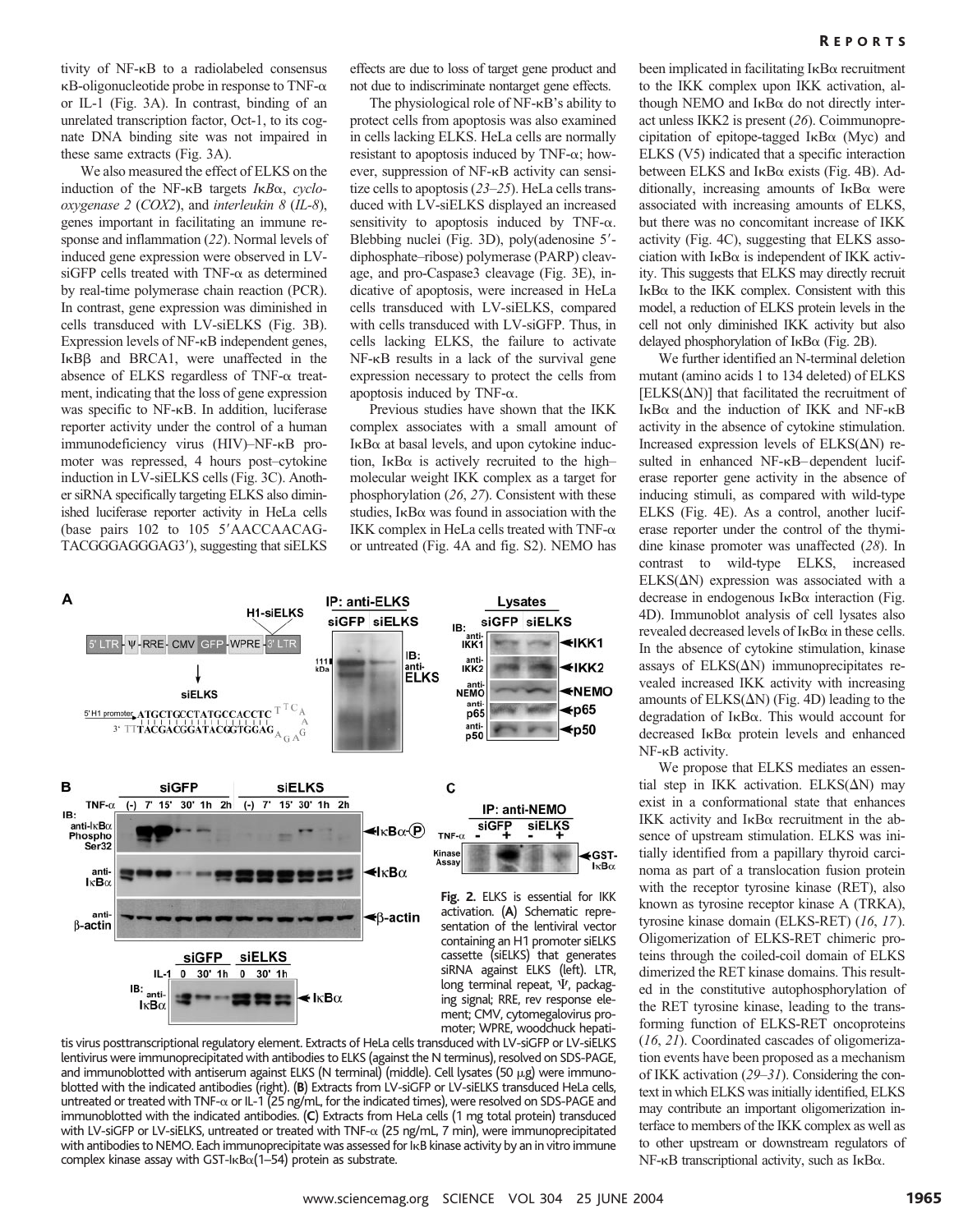### R EPORTS



Fig. 3. ELKS is required for gene expression regulated by NF-<sub>K</sub>B and for protection from apoptosis induced by TNF-α. (A) (left, top) Cell extracts from HeLa cells transduced with LV-siGFP or LV-siELKS, untreated or treated with  $TNF-\alpha$  or IL-1 (25 ng/mL), were assayed for the levels of NF- $\kappa$ B binding to an  $32P$  end-labeled B oligonucleotide probe by electrophoretic mobility shift assay (EMSA). (left, bottom) EMSA of the same cell extracts with an Oct-1 consensus probe for loading control. (right) Control showing NF-KB-specific binding with the same cell extracts incubated with antibodies (Ab) to p65 or p50. n.s., nonspecific. (**B**) RNA was extracted from HeLa cells transduced with LV-siGFP or LV-siELKS, which were untreated or treated with TNF- $\alpha$  (25 ng/mL) for the indicated time points. This RNA was used to prepare cDNA that was substrate for real-time PCR to quantify the mRNA levels of each gene. Each sample was done in triplicate, and the relative amount of mRNA was normalized to the 18*S* RNA levels in each sample. Normalized expression values (specific gene expression levels/18*S* expression levels) are represented. Values in parentheses indicate the fold induction of mRNA levels relative to the untreated sample for each gene. (**C**) HeLa cells transduced with LV-siGFP or LV-siELKS were transfected with an HIV-NF-KB luciferase reporter construct, untreated or treated with TNF- $\alpha$  or IL-1 (25 ng/mL) for 4 hours, and assessed for NF-KB–dependent transactivation of the luciferase reporter gene. (**D**) HeLa cells transduced with LV-siGFP or LV-siELKS were treated with TNF- $\alpha$  (50 ng/mL) for the indicated time points. Staining of nuclear chromatin with Hoechst 33342 (30 min, 37°C) was used for identification of morphologic changes by fluorescence microscopy (top). Enlarged inset (bottom, right) is representative of a nucleus scored for apoptosis (inset, right) as compared with a normal nucleus (inset, left). Each percentage scoring for apoptotic nuclei (marked by arrowheads) was established by counting 400 cells for each condition. Quantification of the extent of apoptosis is shown (bottom). (**E**) Equal amounts of total lysates from LV-siGFP or LV-siELKS cells treated with TNF- $\alpha$ (50 ng/ml, 6 hours) were resolved on SDS-PAGE and immunoblotted with the indicated antibodies.

#### **References and Notes**

- 1. Q. Li, I. M. Verma, *Nature Rev. Immunol.* **2**, 725 (2002).
- 2. M. Karin, Y. Ben-Neriah, *Annu. Rev. Immunol.* **18**, 621
- (2000). 3. I. M. Verma, J. K. Stevenson, E. M. Schwarz, D. Van
- Antwerp, S. Miyamoto, *Genes Dev.* **9**, 2723 (1995). 4. P. A. Baeuerle, D. Baltimore, *Cell* **87**, 13 (1996).
- 5. J. A. DiDonato, M. Hayakawa, D. M. Rothwarf, E. Zandi, M. Karin, *Nature* **388**, 548 (1997).
- 6. C. H. Regnier *et al*., *Cell* **90**, 373 (1997).
- 7. F. Mercurio *et al*., *Science* **278**, 860 (1997).
- 8. E. Zandi, D. M. Rothwarf, M. Delhase, M. Hayakawa, M. Karin, *Cell* **91**, 243 (1997).
- 9. J. D. Woronicz, X. Gao, Z. Cao, M. Rothe, D. V.
- Goeddel, *Science* **278**, 866 (1997).
- 10. S. Yamaoka *et al*., *Cell* **93**, 1231 (1998).
- 11. D. M. Rothwarf, E. Zandi, G. Natoli, M. Karin, *Nature* **395**, 297 (1998).
- 12. F. Mercurio *et al*., *Mol. Cell. Biol.* **19**, 1526 (1999).
- 13. Y. Li *et al*., *Proc. Natl. Acad. Sci. U.S.A.* **96**, 1042 (1999).
- 14. G. Chen, P. Cao, D. V. Goeddel, *Mol. Cell* **9**, 401 (2002).
- 15. A. Shevchenko, M. Wilm, O. Vorm, M. Mann, *Anal. Chem.* **68**, 850 (1996).
- 16. T. Nakata *et al*., *Genes Chromosomes Cancer* **25**,97 (1999).
- 17. T. Yokota, T. Nakata, S. Minami, J. Inazawa, M. Emi, *J. Hum. Genet.* **45**, 6 (2000).
- 18. S. M. Elbashir *et al*., *Nature* **411**, 494 (2001).
- 19. T. R. Brummelkamp, R. Bernards, R. Agami, *Science* **296**, 550 (2002).